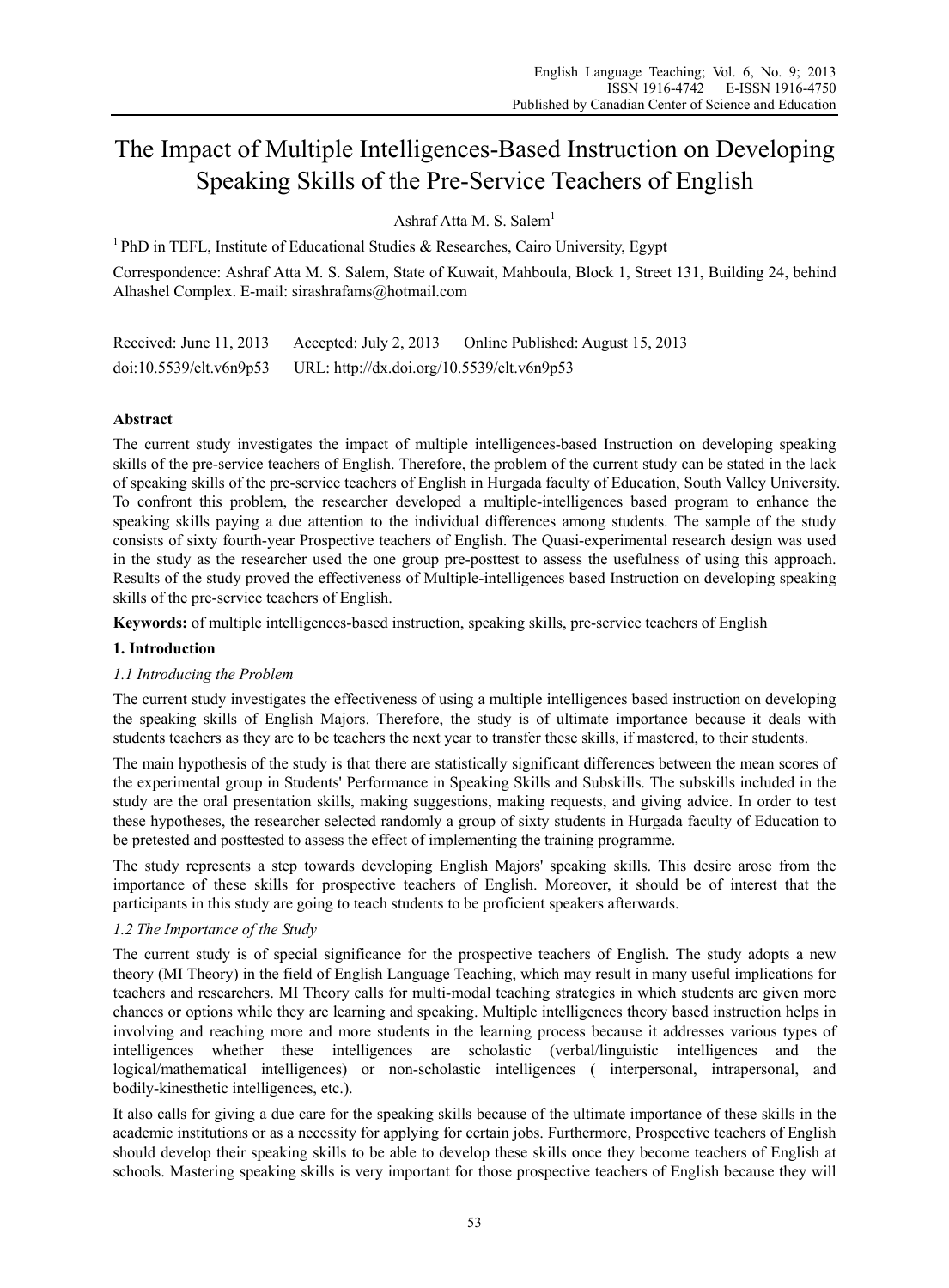be involved in situations that require them to be well-trained in such important skills. In addition, the study is also hoped that this study will help them develop teaching courses to meet the needs of the faculty of Education based on the learner-centered approach.

## *1.3 Relevant Scholarship*

The ultimate goal of language use is to achieve communicative purposes. Language learners use language functionally in their daily life to different extents. They usually use language to read newspapers, short stories or even books. Also, they frequently use language to write shopping lists, diaries, or even reports. On the other hand, language learners rarely listen to news broadcast in target language or speak with native speakers in English language. Oral communication skills (listening and speaking skills) are viewed as the most difficult to be developed. Researchers explain why language learners are reluctant to develop their speaking skills because they lack native speaking environment as well as the learners' apprehension. Using alternative teaching strategies depending on brain-based instruction as well as addressing various abilities, aptitudes and intelligences may help develop speaking skills (Salem, 2012).

EI-Basel (2008:74) argues that speaking skills have been found a fundamental skill necessary for a person's success in life. Speaking skills cover a wide range, from engaging in simple conversation to formal public speaking.

Speaking is the targetskill in both first and foreign languages. Developing the ability to speak orally to another person is a source of motivation for most learners of foreign languages. Of all the four skills, speaking seems to be the most important, since people who know a language for a long time are said to be "speakers" of that language (EI-Basel, 2008:77).

Speaking skills play a vital role in communication process. It is the most important type from the types of linguistic activities. Developing speaking skill helps in creating an effective connection among the individuals' society. It is an active part in their daily life and a tool of learning (Dorgham, 2011:1).

Similar to the listening skill, speaking skill, according to Sayed (2005:42) is a complicated skill as it involves many processes or operations working together. Speaking involve the linguistic, social, psychological, cultural components. The social aspect of speaking is apparent when we deal with another one who may have a different social or cultural background. According to Al-Khuli (2000:4), speaking requires that learners not only know how to produce specific points of language such as grammar, pronunciation, or vocabulary (linguistic competence), but also they understand when, why, and in what ways to produce language (Sociolinguistic competence).

Ibrahim (2007:1) views that "speaking is a complicated mental process and a productive skill." Also, Brown (2001:9) argues that speaking is not a single skill, rather speaking is an interactive process of constructing meaning that involves producing, receiving and processing information. In addition, Harmer (2001:15) points out that speaking include two categories; accuracy and fluency. This means that developing speaking skill involves the correct use of vocabulary, grammar, pronunciation and having the ability to speak spontaneously.

To be proficient speakers, learners need to acquire the way native speakers use the language inthe contextof structured interpersonal exchange, and to use the language appropriately in social interactions which are an ability that should be mastered to achieve effective oral communication. Social interactions include verbal communication, paralinguistic elements of speech such as pitch, stress, and intonation, and nonlinguisticelements of speech such as gesture, body language posture and facial expression that may accompany speech or convey messages. Therefore, being a fluent speaker entails intensive exposure to the target language. Minimal exposure to the target language and contact with native speakers results inpoor speaker of English especially regarding fluency, and control of idiomatic expressions.

Abdullah (2008:46-47) views that there are various difficulties that face teachers as well as students found in teaching as well as learning speaking in the English language classroom in Egypt. First of all; it is naturally difficult for students to speak in the foreign language they are learning. Second, the teaching conditions that students are involved in can impede the development of their speaking skills. Third, the teachers' methods of teaching can hinder the oral ability of their students. Fourth, students have passive attitudes towards English, particularly in Egypt. They are reluctant to participate in the speaking activities inside the classroom. Fifth, there are psychological factors that may passively influence the students' performances in speaking. Speaking is often viewed as an 'anxiety-provoking' activity.

Consequently, developing the speaking skill entails getting rid of the anxiety provoking atmosphere relating to the speaking experiences. Also, due care should be paid to training learners to speak intensively inside and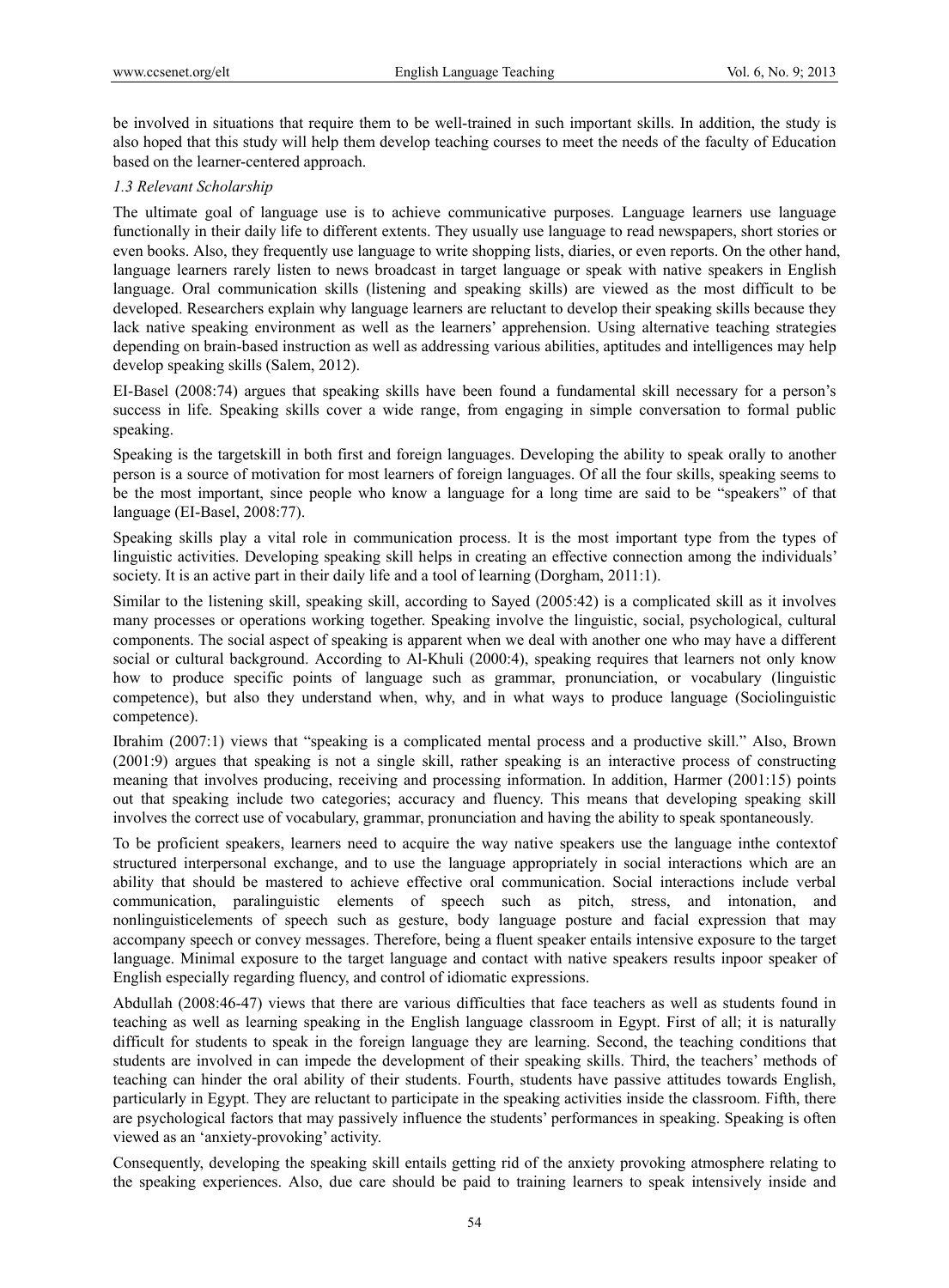outside the classroom. In addition, more focus to the enrichment of students' vocabulary could help developing speaking ability. We live in an Arabic speaking language environment where English is a foreign language. Meanwhile, we focus on the importance of plunging students in an English speaking environment; students have only minimal exposure to English language. English is practiced only inside the classroom. Therefore, intensive practice of speaking skills is a must.

Providing students with an effective environment enables language speakers to speak fluently and interact freely with each other. This encouraging environment makes learners speak away from anxiety and apprehension. One of these approaches that depend greatly on the learner-centered style of teaching and learning is Howard Gardner's theory of Multiple Intelligences. Multiple intelligences-based instruction helps to reduce the dominance of the teachers for the sake of their learners which broaden the range in front of learners to practice and speak using the target language. According to El Naggar (2000:25), Multiple Intelligences Theory enables teachers to discuss positive strengths in all children and to plan appropriate learning strategies for a more effective classroom environment.

Various studies investigated the effect of using multiple intelligences-based instruction on developing speaking skills). One of these studies was conducted in Upper Egypt by Sayed (2005). It investigated the effect of using a Multiple Intelligences-Based Training Programme on developing first-year English major's oral communication skills. The sample of the study consisted of 30 first year English majors. Tools of the study included: A training programme based on Gardner's MI Theory to develop the students' oral communication skills, and an oral communication pre-posttest that was administered to the group of the study before and after their training. Results revealed that the programme had a great effect on the students' oral communication skills as there are statistically significant differences between the pre and post administration of the test.

Another study was conducted by Dorgham (2011) which investigated the effectiveness of using multiple intelligences based instruction on developing speaking skills of the preparatory schools first graders. The implementation of a program based on MI proved the usefulness of multiple intelligences based instruction on developing first year preparatory stage graders. The current study has different sample but similar general aim.

Ibrahim (2007) investigated the effectiveness of using a suggested strategy based on the multiple intelligences theory on assessing and developing the speaking skills. The sample of the study was third year primary school Arabic native speakers' students. Instruments of the study included the training program (student's book and a teacher's guide), multiple intelligences scale and a checklist of the study showed the usefulness of the training program based on the multiple intelligences theory.

1.3.1 Limitations of the Study

The current study is limited to the following:

1. Sixty fourth-year Prospective teachers of English who were willing to participate in the study at Hurgada Faculty of Education, Department of English. Those students were particularly chosen because they need to develop their speaking skills through a program based on multiple intelligences theory as they are going to be teachers of English at the elementary schools (supposedly they will be primary stage teachers of English. Yet, they may work in the intermediate or even secondary schools) the following year.

2. Certain speaking skills that should be developed within the program. These skills are listed as follows:

- Giving oral presentations.
- $\triangleleft$  Making requests.
- **\*** Making Suggestions.
- $\triangleleft$  Giving advice.

3. The content of the training programme that deals with at least five types of intelligences: verbal/linguistics, bodily/kinesthetic, interpersonal, Intrapersonal, natural and spiritual intelligences. These intelligences were selected as they are relevant to the content presented in the training program.

## 1.3.2 Definition of Terms

### *The following definitions were operationally adopted in the study.*

## 1. Multiple Intelligences-Based Instruction

Gardner ( 1999:142-144) views Multiple Intelligences-Based Instruction as a tool through which any content area can be conveyed to students by utilizing their different inner capacities, abilities or intelligences. Using this type of instruction addresses many of the students' intelligences as students are involved in various activities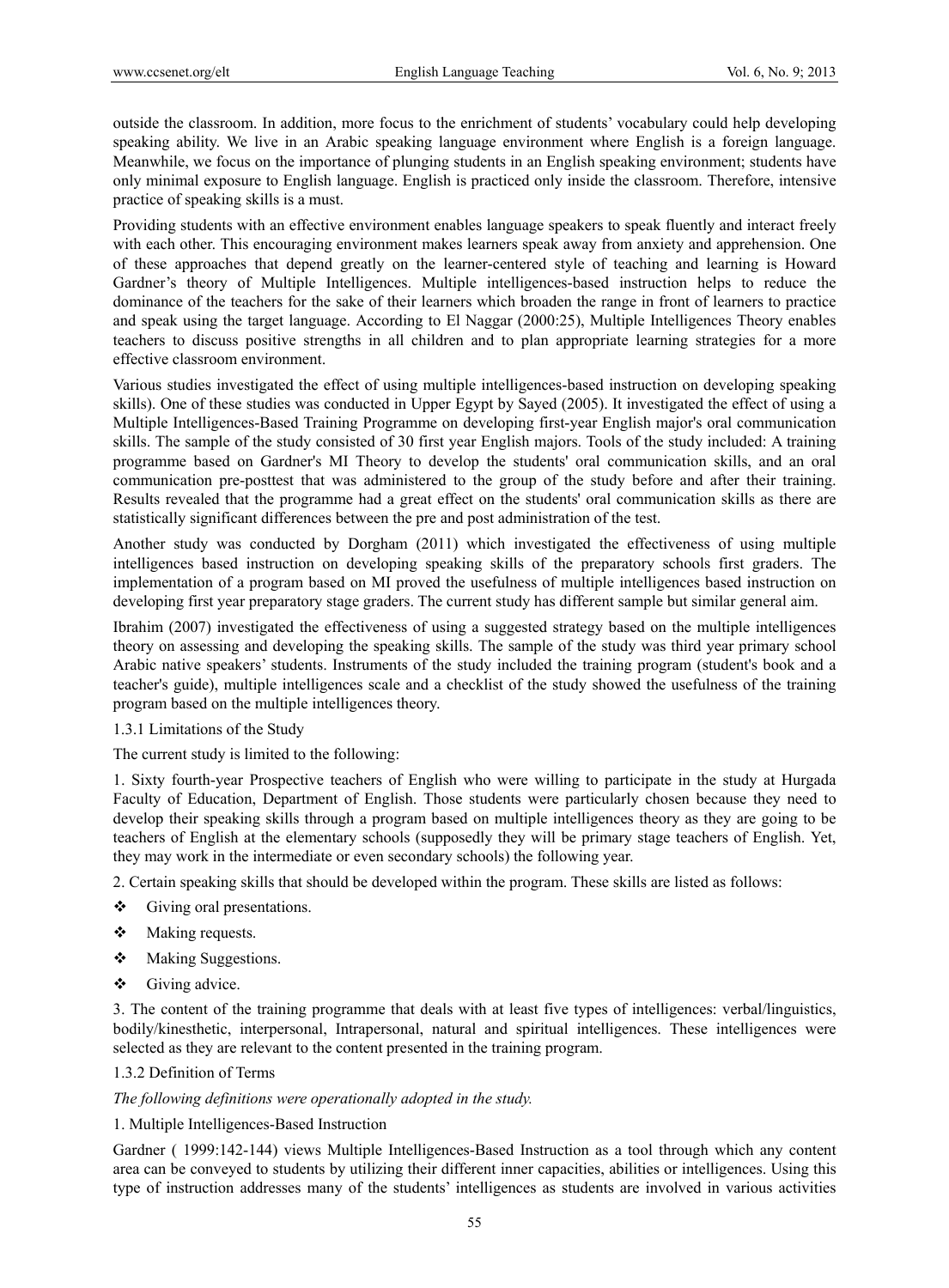which are based on different types of intelligences.

#### 2. Speaking Skills

Sayed (2005:17) defines speaking as " an interactive process two persons or more are involved in a real-life situation they exchange talk or use the language so as to fulfill a certain communicative purpose or accomplish a certain social function."

Radwan (1999: 9) defines speaking as the oral fluent productive mastery of L2 in different context as one component of the oral communication skills.

*The current study defines speaking as " an interactive process that includes certain skills such as giving oral presentation, making suggestions, making requests and giving advices that foster oral fluency of the prospective teachers of English through the use of at least five types of intelligences "* 

## 3. Pre-Service Teachers of English

Prospective teachers of English are the fourth-year students at the faculties of education including primary stage prospective teachers of English.

#### *1.4 Hypotheses of the Study*

The researcher used the Quasi-experimental Design to test the hypotheses of the study. This research design is suitable for the nature of the study. Thus the researcher has assigned the experimental group which is pretested and posttested using a test of speaking skills of English majors. The main hypotheses were tested:

There are statistically significant differences between the mean scores of the experimental group in Students' Performance in Speaking Skills and Subskills.

From these main hypotheses, the following hypotheses are derived:

1) There is a statistically significant difference between the mean scores of the subjects of the study on the speaking skills pre-posttest in favor of the posttest.

2) There is a statistically significant difference between the mean scores of the oral presentation skills pre-posttest in favor of the posttest.

3) There is a statistically significant difference between the mean scores of the subjects on making requests skill pre-posttest in favor of the posttest.

4) There is a statistically significant difference between the mean scores of the subjects on making suggestions skill in the speaking pre-posttest in favor of the posttest.

5) There is a statistically significant difference between the mean scores of the subjects on giving advices skill component of the speaking pre-posttest in favor of the posttest.

## *1.5 Questions of the Study*

The study attempted to answer the following main question:

What is the effectiveness of a Multiple-Intelligence based program in developing EFL prospective teachers of speaking skills?

*From this main question, the following sub-questions are derived:* 

1) What are the speaking skills required for the fourth-year prospective teachers of English?

2) What is the actual performance of prospective teachers of English in speaking skills?

4) What is the Multiple Intelligences profile of the prospective teachers of English?

5) What are the principles of Multiple-Intelligences based instruction in developing EFL prospective teachers' speaking skills?

6) What is the effect of a Multiple Intelligences based program in developing the speaking skills of the prospective teachers of English?

## **2. Method**

The following procedures were followed in developing tools, teaching materials and the procedures followed in administering the tools to the subjects of the study as well as an overall description of how the experiment was conducted. In this way, the experimental aspects of the study were sufficiently covered, and the details of the experiment were clarified.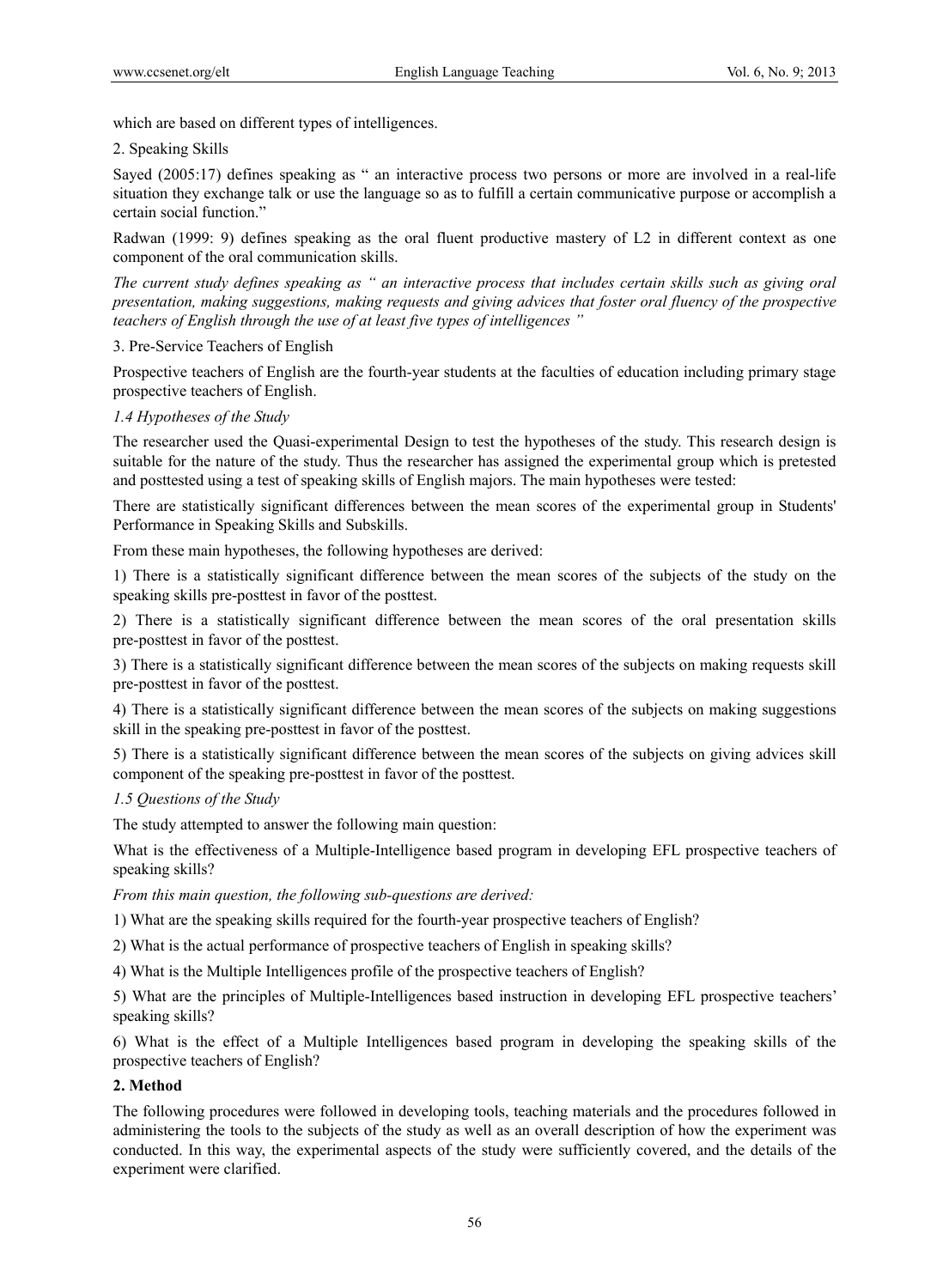## *2.1 The Experimental Design*

The current study followed the one-pre-post experimental design in which only the experimental group was used in the implementation process. This design was chosen because the study aims at developing some speaking skills of a group of students and not at comparing two groups. This group was exposed to a speaking pre-posttest and a training program based on Multiple Intelligences Theory to develop the students' speaking skills.

Therefore, the one group pre-posttest design was utilized in the experiment. The study sample was purposefully chosen and assigned to one group from amongst the population of fourth year primary stage prospective teachers of English in Hurgada faculty of Education, South Valley University. The participants are sixty fourth-year prospective teachers of English. The participants studied the new training program after they were pretested. At the end of the experiment, the speaking skills test was administered.

### *2.2 Variables of the Study*

1. The Independent variable was:

The use of the multiple intelligences-based instruction program

2. The dependent variables were:

Students' speaking skills

- 3. The control variables were.
- a. Age level.
- b. Language proficiency level in speaking.
- c. Years of studying English.

### *2.3 The Participants of the Study*

The participants under investigation were derived from fourth-year prospective teachers of English at Hurgada Faculty of Education, South Valley University. Sixty students were selected according to their willingness to participate in the study.

### 2.3.1 Sampling Procedures

The number of the students who initially desired to participate in the study was (70) students. Ten students did not complete till the end of the training program, therefore, they were not post-tested. The remaining (60) students were involved in one experimental group which was instructed and trained in order to develop their speaking skills in English through a multiple intelligences-based instruction training program.

### 2.3.2 Sample Size, Power, and Precision

The participants were homogenous in terms of their academic level in English in general, and their speaking skills in particular. This was reflected from their scores in their third year university study in general and their scores in the "speaking skills" course in the third year.

### 2.3.3 Measures and Covariates

Students were subjected to the speaking skills test which lasted for two hours and the oral presentation test which lasted for a week of continuous interviews and video recording. This was done before exposing the students to the training program. The oral presentation test was in the form of an interview to determine each one's actual performance level in oral fluency skills before training and to be a basis on which the post-performance would be compared. After the implementation of the program, each student was post tested in the speaking skills included in the program.

The mean of the students' score in the speaking skills test was (18) out of (36). The maximum score in the speaking skills pretest was (26), while the minimum score was (0). The mean scores of the students' oral presentation interview pretest was (15) out of (30). The maximum score was (24), while the minimum score was (0).

### 2.3.4 Validating the Tests

After modifying the test according to the suggestions of the jury members, the tests were conducted in order to:

1. Assure the clarity of the test items and instructions.

- 2. Decide the time needed for the tests.
- 3. Determine the item difficulty index of tests.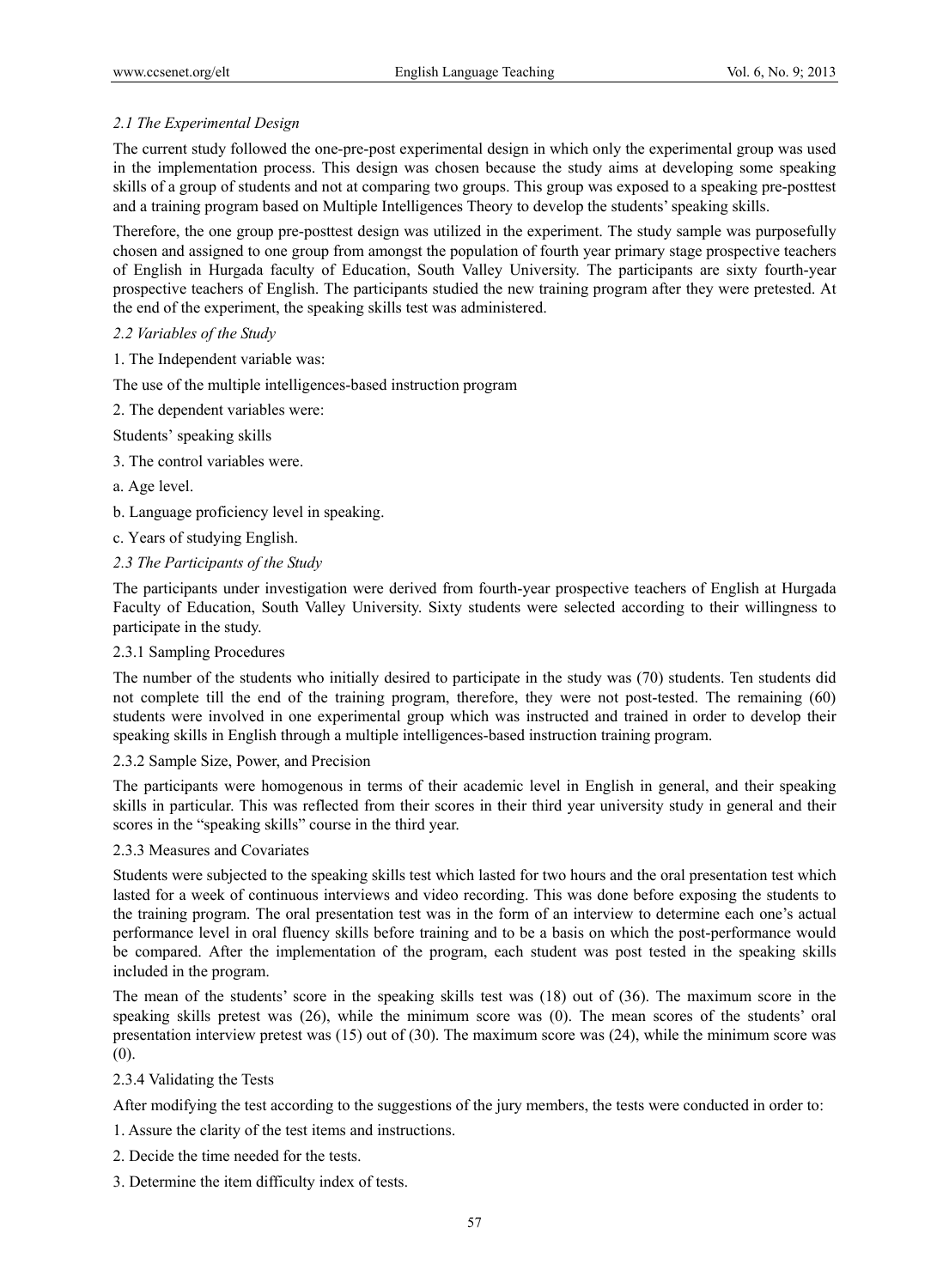- 4. Determine the discrimination index of the tests.
- 5. Determine the tests reliability.

To pilot the tests, a number of fifteen students, other than those of an experiment, were randomly selected from among the fourth year prospective teachers of English in Hurgada Faculty of Education.

- 2.3.5 Experimental Manipulations and Intervention
- 2.3.5.1 A Checklist of Students' Speaking Skills

After reviewing the courses of Hurgada Faculty of Education and going through literature on the speaking skills, a checklist for the TEFL lecturers of the most important speaking skills was suggested. This checklist was submitted to a panel of jury members of specialists in TEFL and linguistics. Members of the jury were asked to:

1. Determine the most important speaking skills that fourth-year primary stage prospective teachers of English need to develop.

- 2. Modify the linguistic statement of any skill when necessary.
- 3. Add any other necessary skills students would need to develop.

| Speaking Skills           | Agreement | Percentage |
|---------------------------|-----------|------------|
| Giving Oral Presentations | 10        | 100%       |
| <b>Making Suggestions</b> |           | 80%        |
| <b>Making Requests</b>    |           | 90%        |
| <b>Making Advices</b>     |           | 80%        |

Table 1. Results of the speaking skills checklist

#### 2.3.5.2 Multiple Intelligences Inventory for EFL Young Adults

A Multiple Intelligences Inventory for EFL Young Adults developed by McKenzie (1999) was administered to the experimental group of the prospective teachers of English. Through this inventory, the students were given some feedback so as to be aware of their preferred intelligences. It also gave the researcher a profile of students' preferred intelligences. Based on this basis, the researcher designs the activities and tasks in accordance with the students' preferred intelligences.

Table 2. Profile of the most dominant intelligences of the participants

|   | Types of Intelligences            | Mean   | Standard<br>Deviation |
|---|-----------------------------------|--------|-----------------------|
|   | Interpersonal Intelligence        | 16.17  | 1.467                 |
| 2 | Verbal-Linguistic Intelligences   | 15.533 | 2.318                 |
|   | Intrapersonal Intelligence        | 15.167 | 1.993                 |
| 4 | Logical-Mathematical Intelligence | 13.350 | 1.764                 |
|   | Bodily/kinesthetic Intelligence   | 13.967 | 0.938                 |

## 2.3.5.3 The Speaking Pre-Posttest

a. Aim of the test

The test was used to develop giving oral presentations, making requests, making suggestions and giving advice in the pre and post testing.

b. Description of the test

The test was divided into four parts as follows:

Part (1) Giving oral presentations.

Part (2) Making requests.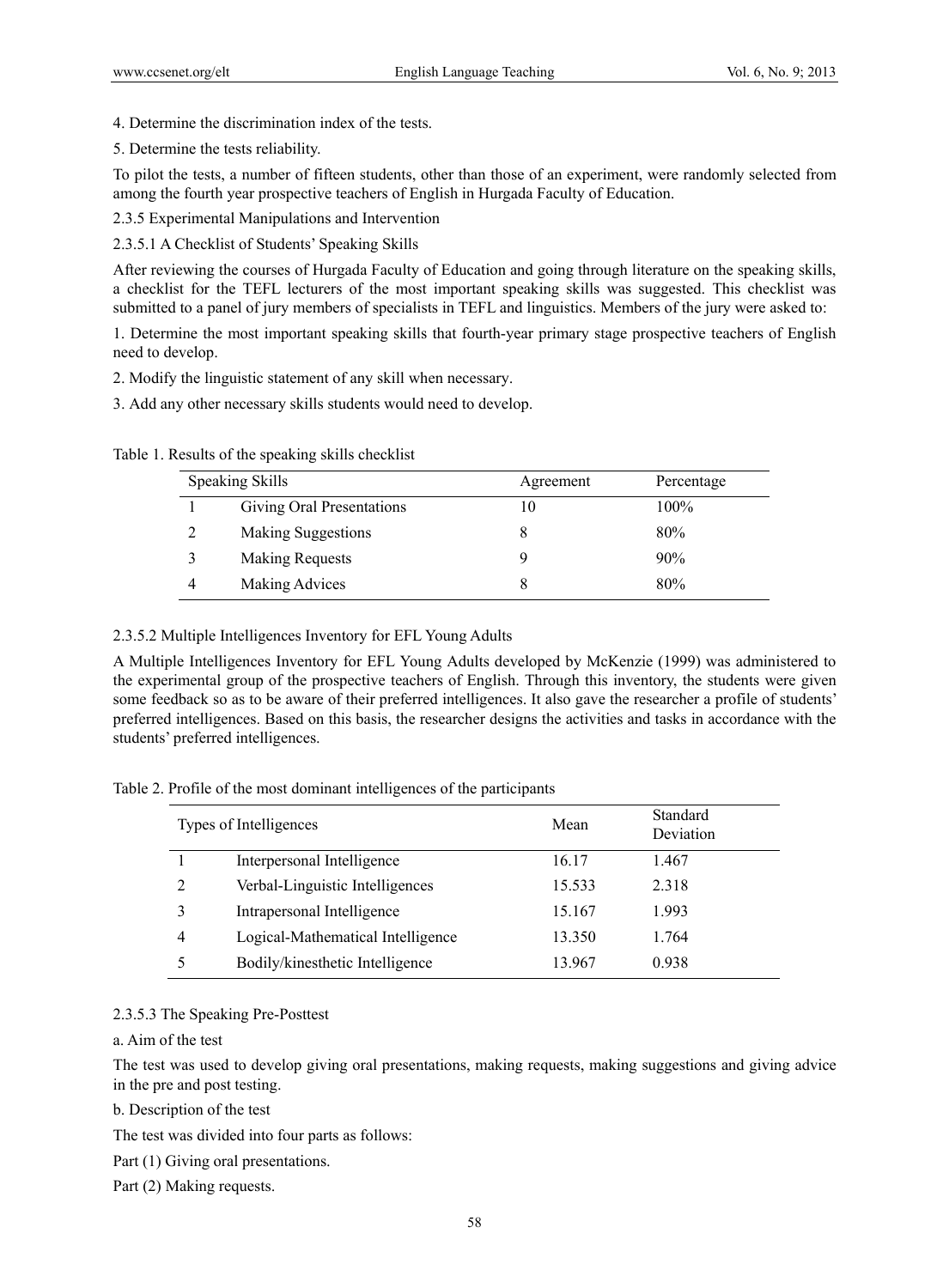## Part (3) Making Suggestions.

Part (4) Giving advice.

The total score of the written part of the test was 36 points, whereas the oral presentation was 30 points according to the scoring rubric.

These parts represented the core of unit three of the program. Designing the test was based on reviewing pertinent viewpoints of EFL specialists and reviewing related literature.

Table 3. Table of specification of the speaking pre-posttest

| Speaking Skills |                           | Number<br>of<br><b>Items</b> | Total<br><b>Marks</b> | Mean   |
|-----------------|---------------------------|------------------------------|-----------------------|--------|
|                 | Giving Oral Presentations |                              | 30                    | 83.33% |
| $\overline{2}$  | <b>Making Suggestions</b> |                              | 12                    | 33.33% |
| 3               | <b>Making Requests</b>    |                              | 12                    | 33.33% |
| 4               | <b>Making Advices</b>     |                              |                       | 33.33% |

### c. Validity of the Speaking Skills Pre-post Test

The test was submitted to a jury to decide on:

1. Clarity of test instructions.

2. Suitability of test items for assessing the speaking skills of the fourth year primary stage prospective teachers of English students.

3. Suitability of test items for the fourth year primary stage prospective teachers of English students' level.

4. Suitability of the proposed scoring technique.

5. Any other comments or suggestions.

Some modifications were made in the wording of the test instructions in the light of the jury members' comments especially in those who have a psychological background.

The jury members decided that the test is generally valid to be used in assessing the fourth year primary stage prospective teachers of English's speaking and oral presentation skills.

#### d. Reliability of the test

The researcher used the inter-rater reliability to determine the reliability of the test. Two raters participated in scoring the speaking skills and oral presentation skills by students participating in the speaking skills pre-posttest (each rater was given a separate copy of the test papers to score by himself) after they were instructed in scoring tests using the scoring criteria. Scores given by the two raters were correlated using Pearson Formula. The correlation coefficient between the first and second rater is 0.911 at significance level 0.01.

#### **3. Results**

Results of implementing the program were tallied and tabulated to decide on the effect of the multiple intelligences-based instruction approach on the fourth year prospective teachers of English performance in speaking skills test.

## *3.1 Statistical Procedures*

The Statistical Package for Social Sciences (SPSS, version 17.0) was used in the treatment of the results of the study. *T-test* formula was employed in analyzing students' scores on the speaking skills test.

#### *3.2 Validating the Study Hypotheses*

In order to validate the study hypotheses, the researcher tabulated data obtained from participants' raw scores. After tabulating these data to cope with the statistical formulas, the researcher used the Statistical Package for Social Sciences (SPSS) version 17 to make the necessary statistics. The researcher made the simple descriptive statistics to calculate means of scores and standard deviation. The researcher then calculated the observed t-test in order to compare means of scores and subsequently to determine the accurate effect of the proposed program. In order to make sure that the statistical differences between the mean scores are due only to the training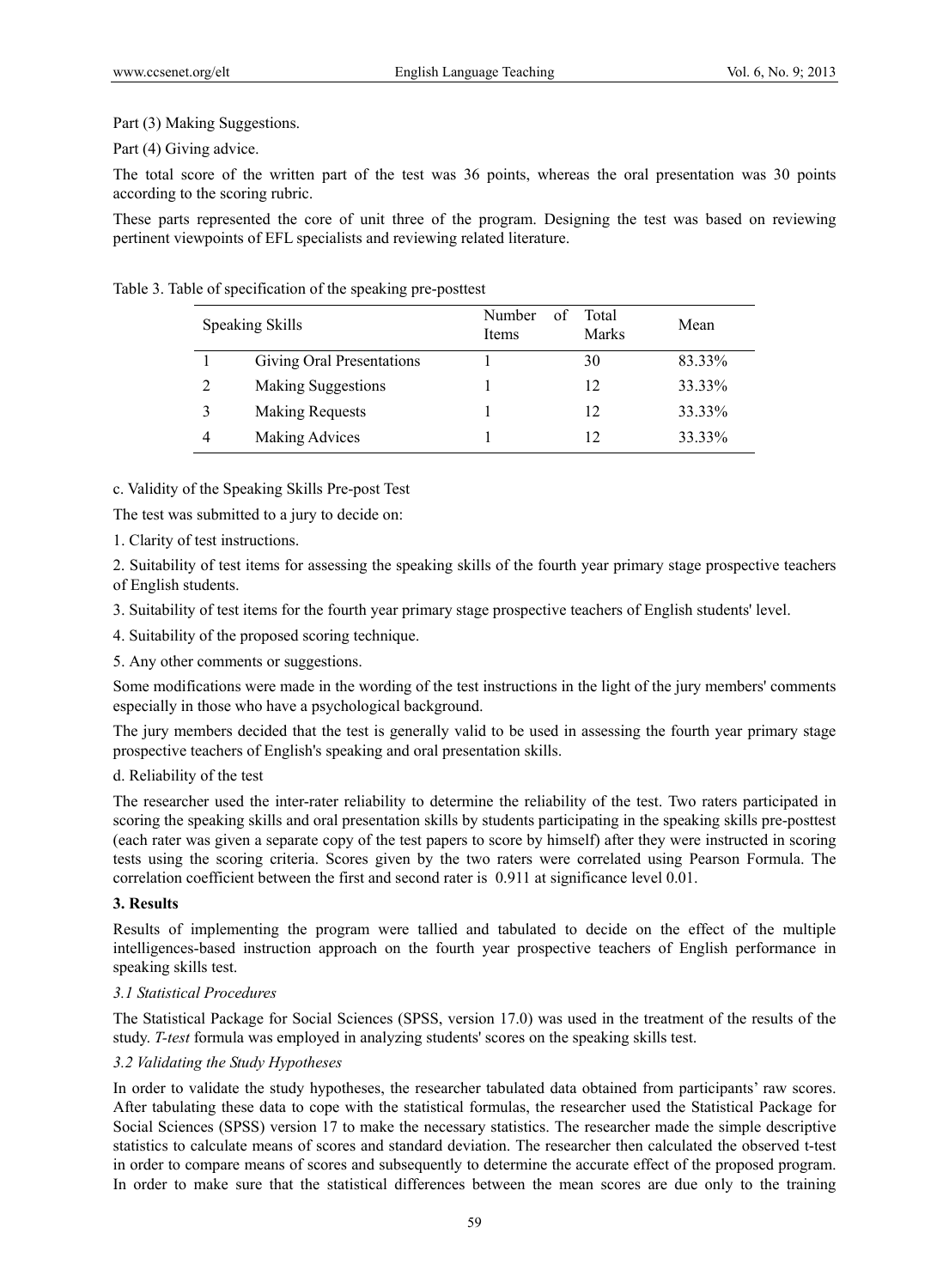program and nothing else, the researcher calculated the effect size.

*3.3 The Main Research Hypothesis* 

The Main hypothesis of the study was stated as follows:

*There is a statistically significant difference between the mean scores of the subjects of the study on the speaking skills pre-posttest in favor of the posttest.*

Table 4 sets outs the results of analyzing students' scores on the speaking skills test.

Table 4. T-test results of students' scores on the speaking skills test

| Subjects        | Number of<br>students | Mean<br>score | Standard<br>deviation | Observed<br><i>t</i> -value | The Effect<br>Size |
|-----------------|-----------------------|---------------|-----------------------|-----------------------------|--------------------|
| Pretest         | 60                    | 20.72         | 7.921                 | $14.705*$                   | 0.753              |
| <b>Posttest</b> | 60                    | 34 18         | 2.514                 |                             |                    |

\*  $P \le 0.001$ 

It is clear from the data represented in table 4 that there is a statistically significant difference between mean scores of the subjects' pre-posttest scores on the speaking skills test. This difference is in favor of the post testing. This indicates that the new program was beneficial to the subjects of the study concerning the speaking component. Therefore, the hypothesis is accepted, i.e. there is a statistically significant difference between mean scores of the subjects of the study in the pretest and posttest on the speaking skills test in favor of the posttest. This result coincides with the study conducted by Dorgham (2011), Sayed (2005) and Ghazala (2005). All of these studies reveal that using MI based instruction is effective in developing speaking skills.



Figure 1. T-test results of students' scores on the speaking skills test

### *3.4 The First Research Hypothesis*

The first hypothesis of the study was stated as follows:

*There is a statistically significant difference between the mean scores of the oral presentation skills pre-posttest in favor of the posttest.*

Table 5 sets outs the results of analyzing students' scores on the oral presentation skills test.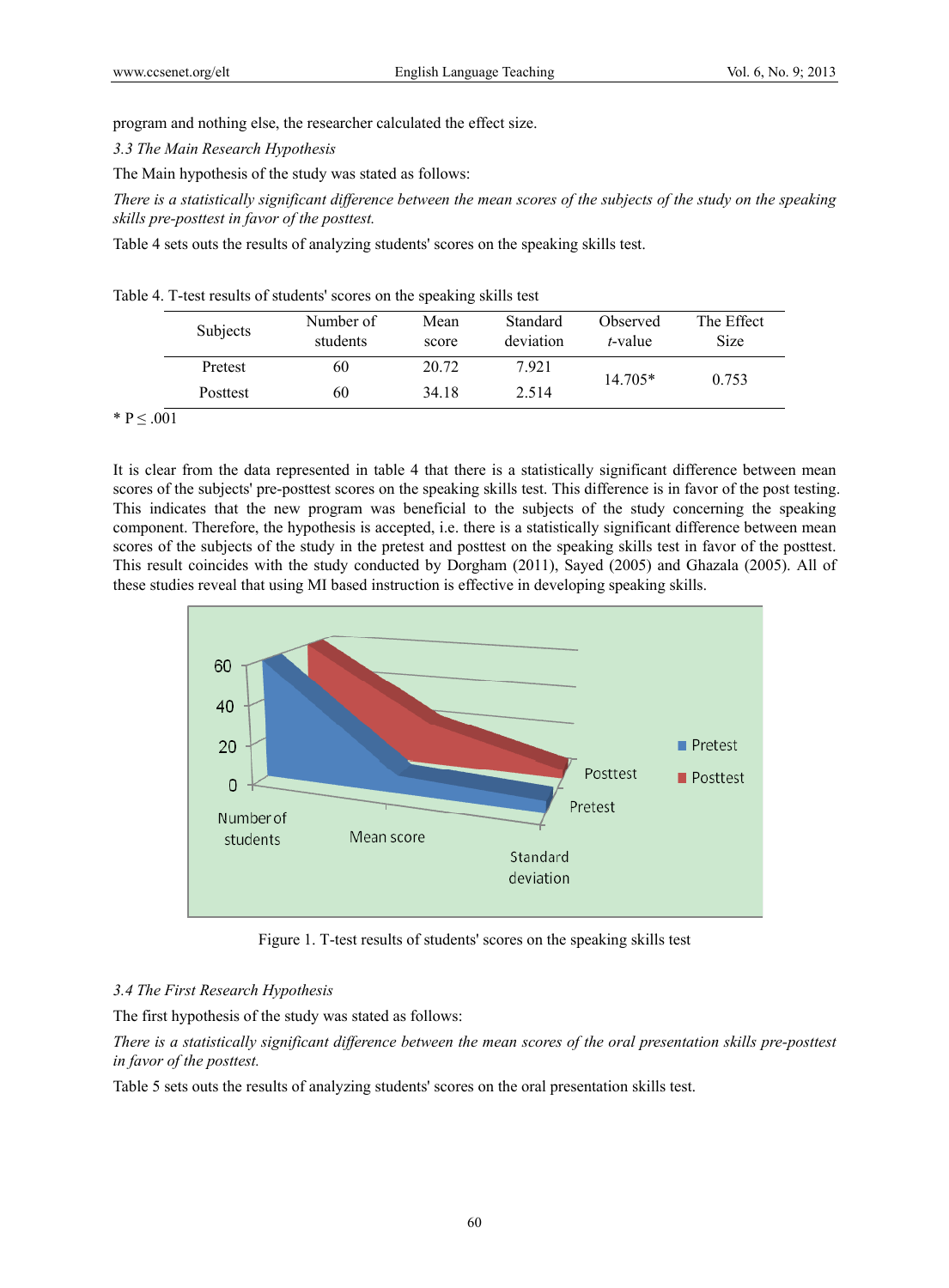|                 | Subjects | Number of<br>students | Mean score | Standard<br>deviation | Observed<br>t-value | The Effect<br><b>Size</b> |
|-----------------|----------|-----------------------|------------|-----------------------|---------------------|---------------------------|
|                 | Pretest  | 60                    | 8.77       | 5.673                 | 18.009*             | 0.782                     |
|                 | Posttest | 60                    | 21.63      | 4491                  |                     |                           |
| $D \times 0.01$ |          |                       |            |                       |                     |                           |

| Table 5. T-test results of students' scores on the oral presentation skills test |  |  |
|----------------------------------------------------------------------------------|--|--|
|----------------------------------------------------------------------------------|--|--|

 $*$  P  $\leq .001$ 

It is clear from the data represented in table 5 that there is a statistically significant difference between mean scores of the subjects of the study in the pretest and posttest on the oral presentation skills component. This difference is in favor of the post test scores. This indicates that the new program was beneficial to the subjects concerning the oral presentation skills. Therefore, the hypothesis is accepted, i.e. there is a statistically significant difference between mean scores of the subjects in the pretest and posttest on the oral presentation skills in favor of the posttest.



Figure 2. T-test results of students' scores on the oral presentation skills test

### *3.5 The Second Research Hypothesis*

The second hypothesis of the study was stated as follows:

*There is a statistically significant difference between the mean scores of the subjects on making requests skill pre-posttest in favor of the posttest.*

Table 6 sets out the results of analyzing students' scores on the making requests pre-posttest

Table 6. T-test results of students' scores on the making requests component of the speaking pre-posttest

| Subjects | Number of | Mean  |                       |                             |                           |
|----------|-----------|-------|-----------------------|-----------------------------|---------------------------|
|          | students  | score | Standard<br>deviation | Observed<br><i>t</i> -value | The Effect<br><b>Size</b> |
| Pretest  | 60        | 10.20 | 3.150                 | 3.874*                      | 0.310                     |
| Posttest | 60        | 1.68  | 0.596                 |                             |                           |

\*  $P \le 0.001$ 

Data represented in table 6 reveals that there is a statistically significant difference between mean scores of the subjects of the study on the pre and posttest on the making requests component of the speaking pre-posttest favoring the post testing. This indicates that the subjects benefited from the new program concerning this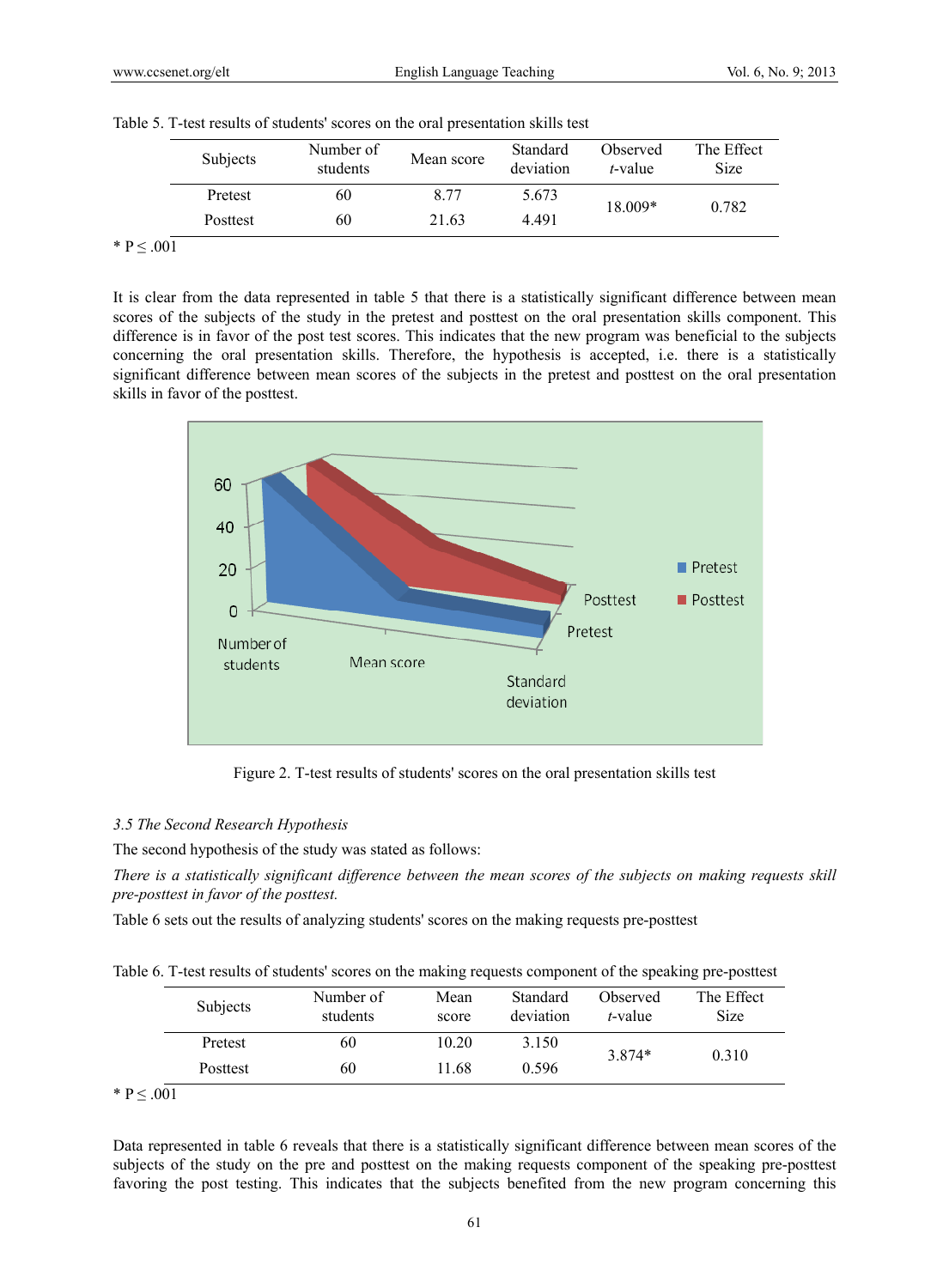component. Therefore, the hypothesis is accepted, i.e. there is a statistically significant difference between mean scores of the subjects in the making requests skill in pre-posttest in favor of the post test. This result is similar to that of Sayed (2005) concerning the effectiveness of using MI based instruction on developing oral presentation skills of the first year prospective teachers of English.



Figure 3. T-test results of students' scores on the making requests component of the speaking pre-posttest

# *3.6 The Third Research Hypothesis*

The third hypothesis of the study was stated as follows:

*There is a statistically significant difference between the mean scores of the subjects on making suggestions skill in the speaking pre-posttest in favor of the posttest.*

Table 7 sets out the results of analyzing students' scores on the making suggestions component in the speaking pre-posttest.

Table 7. T-test results of students' scores on the making suggestions component of the speaking pre-posttest

| Subjects | Number of<br>students | Mean<br>score | Standard<br>deviation | Observed<br>t-value | The Effect<br><b>Size</b> |
|----------|-----------------------|---------------|-----------------------|---------------------|---------------------------|
| Pretest  | 60                    | 8.48          | 3.481                 |                     |                           |
| Posttest | 60                    | 11.50         | 0.624                 | 6.808*              | 0.516                     |

\*  $P \le 0.001$ 

Data represented in table 7 reveals that there is a statistically significant difference between mean scores of the subjects of the study on the pre and posttest on the making suggestions component of the speaking pre-posttest favoring the post testing. This indicates that the subjects benefited from the new program concerning this component. Therefore, the hypothesis is accepted, i.e. there is a statistically significant difference between mean scores of the subjects in the making suggestions skill in pre-posttest in favor of the post test.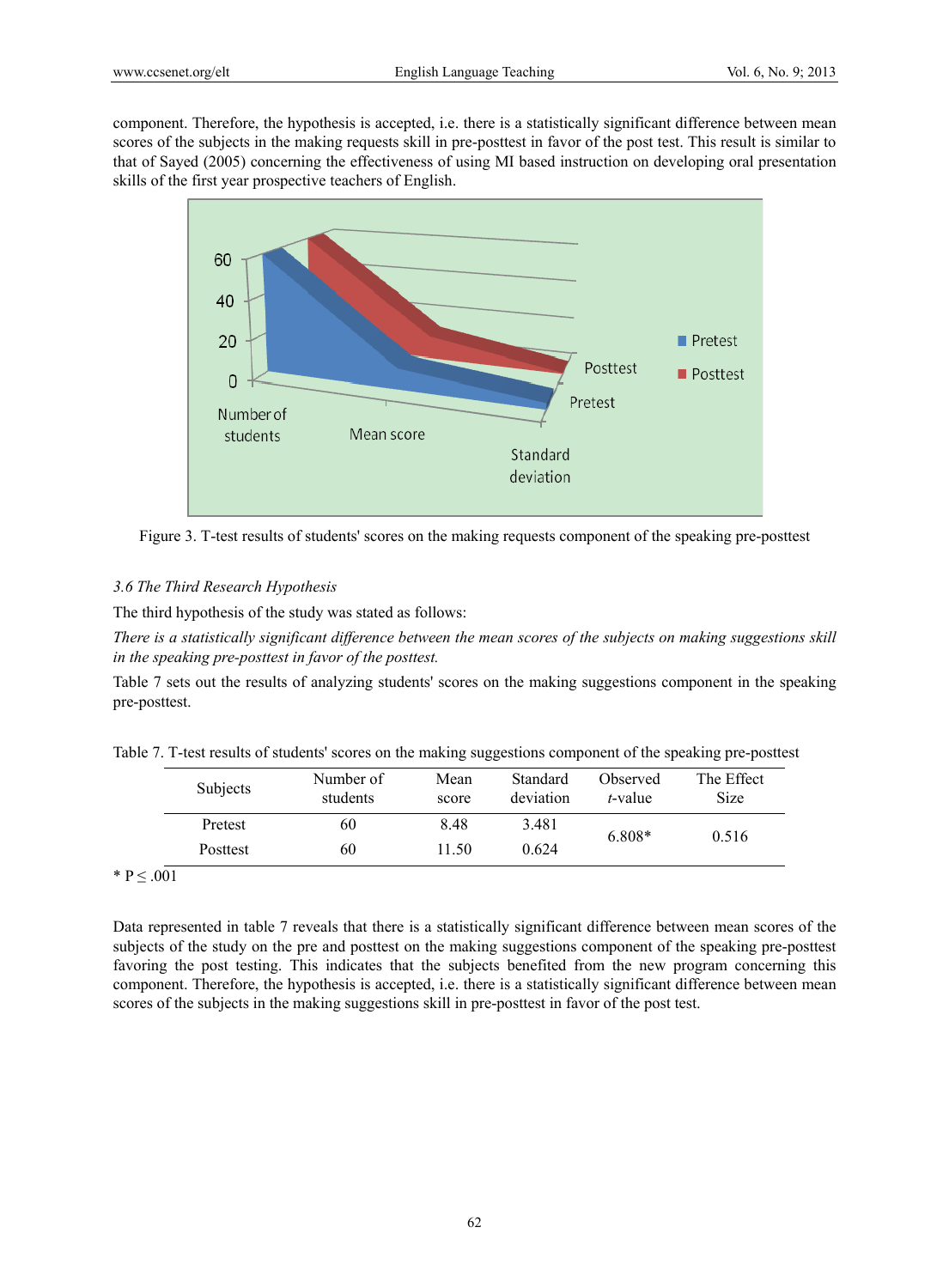

Figure 4. T-test results of students' scores on the making suggestions component of the speaking pre-posttest

### *3.7 The Fourth Research Hypothesis*

The fourth hypothesis of the study was stated as follows:

*There is a statistically significant difference between the mean scores of the subjects on giving advices skill component of the speaking pre-posttest in favor of the posttest.*

Table 8 sets out the results of analyzing students' scores on the giving advice component of the speaking pre-posttest

| Subjects | Number<br>students | οf<br>Mean<br>score | Standard<br>deviation | Observed<br>t-value | Effect<br>The<br>Size |  |
|----------|--------------------|---------------------|-----------------------|---------------------|-----------------------|--|
| Pretest  | 60                 | 10.20               | 3.150                 | 3.874*              | 0.843                 |  |
| Posttest | 60                 | 1.68                | 0.596                 |                     |                       |  |

Table 8. T-test results of students' scores on the giving advices component of the speaking pre-posttest

\*  $P \le 0.001$ 

Data represented in table 8 reveals that there is a statistically significant difference between mean scores of the subjects of the study on the pre and posttest on the giving advices component of the speaking pre-posttest favoring the post testing. This indicates that the subjects benefited from the new program concerning this component. Therefore, the hypothesis is accepted, i.e. there is a statistically significant difference between mean scores of the subjects in the giving advices skill in the speaking pre-posttest in favor of the post test.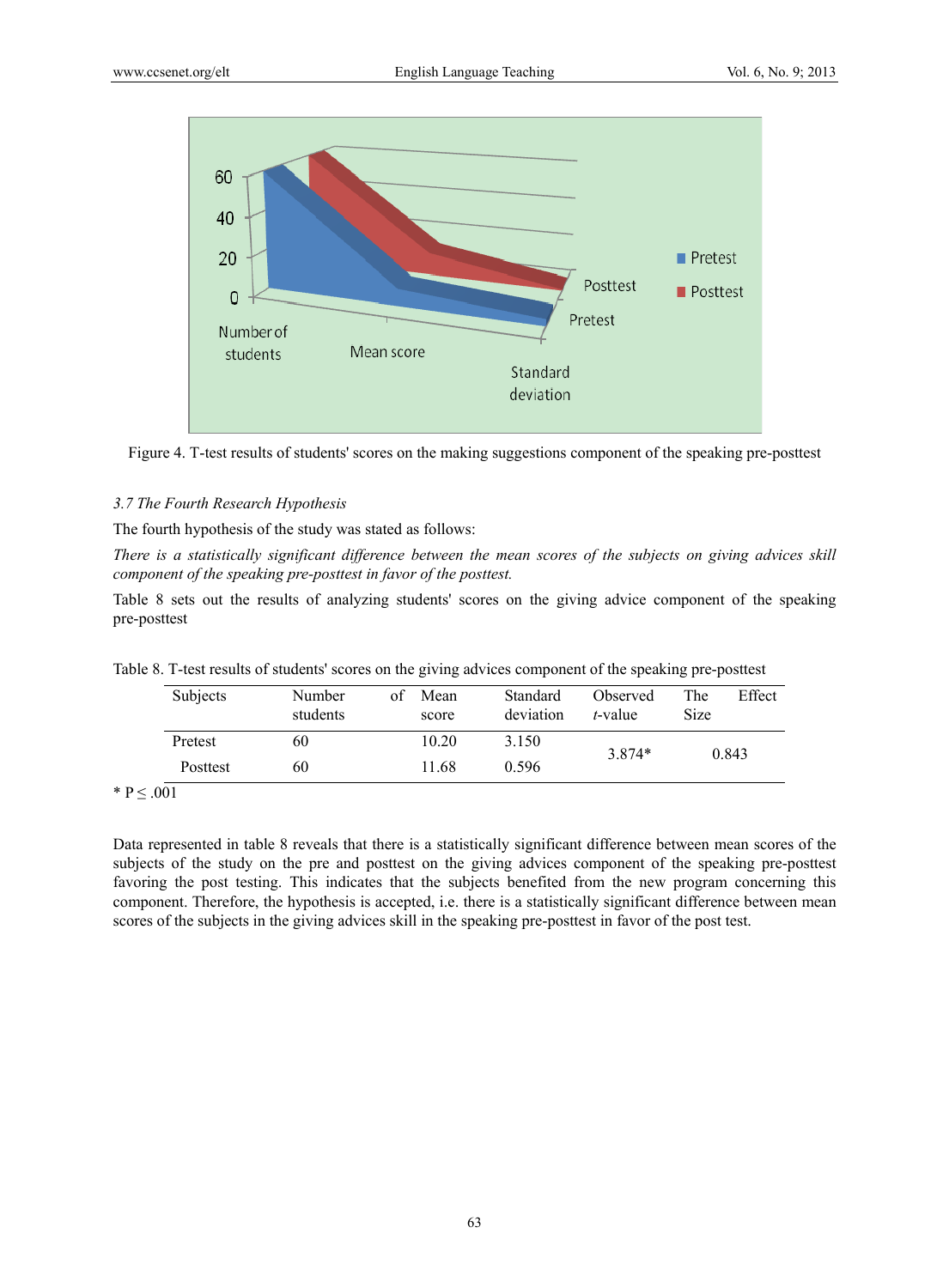

Figure 5. T-test results of students' scores on the giving advices component of the speaking pre-posttest

#### **4. Discussion**

The main aim of the current study was to investigate the effectiveness of using a program that depends on the theory of multiple intelligences in developing the speaking skills of the fourth year prospective teachers of English at Hurgada faculty of Education, South Valley University.

The results of the study showed that there is a statistically significant difference at the significance level (0.01) between the mean scores of the participants on the speaking pre-posttest in favor of the posttest. This might be attributed to the activities and tasks of the program that improvement in students' performance of the speaking skills (namely, giving oral presentation, making requests, making suggestions, and giving advice).

Consequently, the results of the current study concur with many studies which used MI Theory" in developing and improving many academic skills in the field of teaching foreign language in general (Condis, et al., 2000; Geimer, et al., 2000), and in the field of English Language Teaching in particular ", in the field of speaking (Dorgham, 2011 & Sayed, 2005).

This result copes with Sayed's study (2005) which investigated the effect of using a Multiple Intelligences-Based Training Programme on developing first-year English majors' oral communication skills. The sample of the study consisted of thirty first-year English majors. Results revealed that the programme had a great effect on the students' oral communication skills.

Students demonstrated significant improvement in the oral presentation skills. This improvement can be attributed to the program as well. The participants were given information about the different techniques that a good presenter uses. Effective opening of speech, using visuals and commenting on these visual as well as using sounds effectively. These techniques helped students be effective presenters. Also, they helped them in other speaking skills such as giving advice, expressing requests and expressing suggestions. Providing the students with information about these patterns of order was not yet sufficient to attribute this improvement to the new program. This information was followed by many chances for real application and experimentation. This, of course, was done through the multiple and varied activities contained in the program. Thus, the systematic training in oral presentation skills included throughout the program was a rich experience for the participants to receive drill practice in this area.

The third component handled in this hypothesis is the speaking skills. The participants manifested significant gains in speaking skills. These gains can be attributed to the activities of the new program. Because of the importance of speaking in general, the researcher paid due focus to this area. For example, the participants were instructed in using language functions, as speaking skills. Furthermore, the Student's Workbook was provided with a supplementary material that included the most important speaking students were likely to need in different daily situations. Therefore, the improvement taking place in the speaking skills can be attributed to the effectiveness of the program.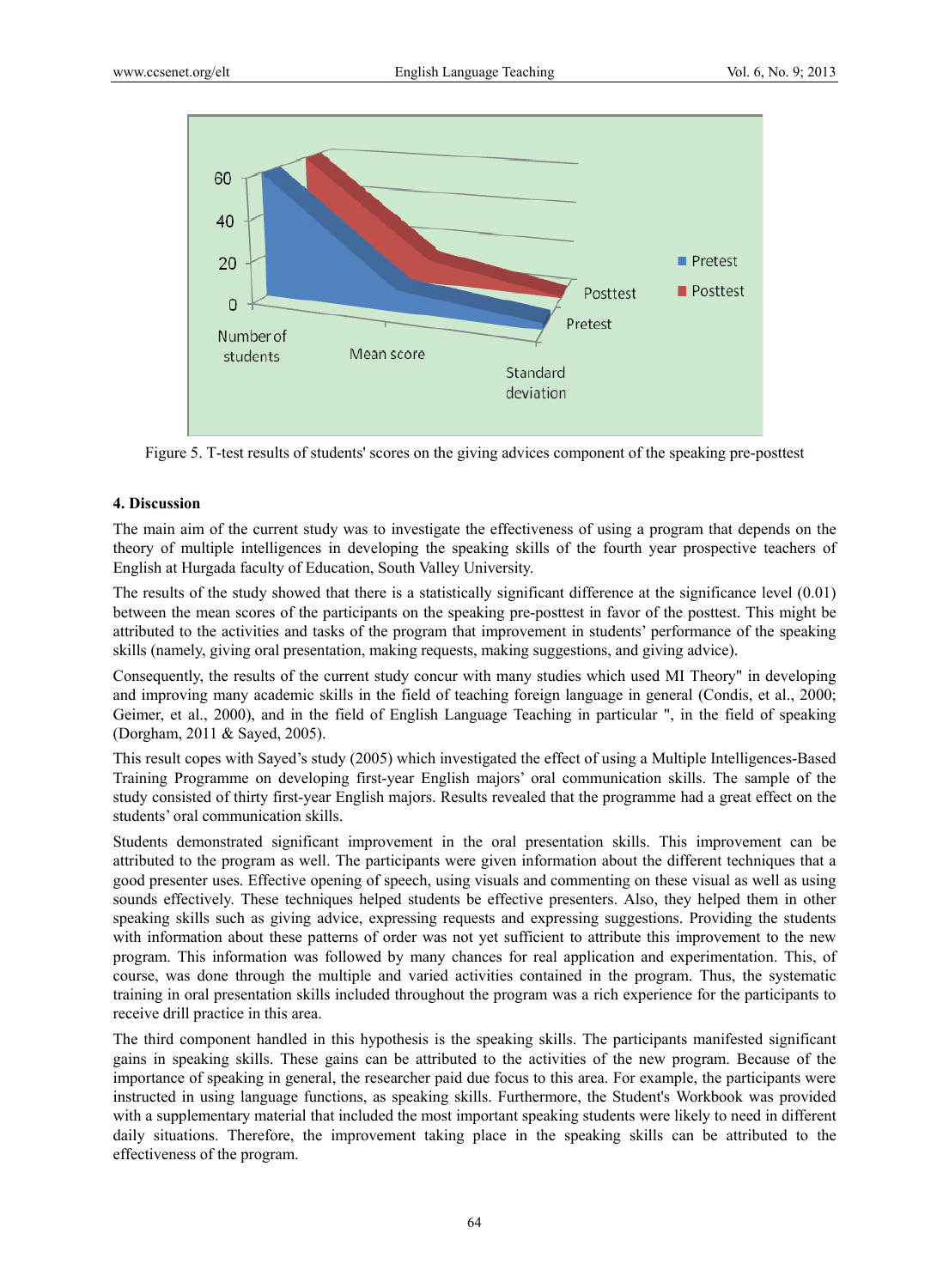#### **5. Conclusions**

Based on the results of the study it can be concluded that using multiple intelligences based instruction is an effective way to develop the speaking skills through focusing on individual differences among students. It is also concluded that coping the new trends in teaching which focuses on the changing role of the teacher from being a lecturer to a facilitator enhances students' achievement.

#### **Acknowledgements**

All thanks goes to Dr Ahmed Abdulsalam Idrees, TEFL lecturer, Zagazig University. Also, my gratitude for Dr. Azza Marsfy, professor of TEFL, Zagazig University. A big thank you for Dr. Ali Madkour, Professor of Arabic Language Teaching, Cairo University. Due thanks goes to Dr. Elham Abdulhameed, professor of Curricula and Instruction, Cairo University. The biggest thank you goes to Dr. Mahmoud Al-Naka, Professor of Arabic Language Teaching, Ain Shams University. All thanks goes to Dr Mahmoud Sayed, TEFL lecturer, Assuit University for his help and guidance. Many thanks go to my dear colleagues in the State of Kuwait. Many thanks go to my father, mother, wife, my daughters Malak, Nour and my son Yousif.

## **References**

- Abdullah, M. M. S. (2008). *Multiple Ways to be Smart: Gardner's Theory of Multiple Intelligences and its Educational English Teaching and Oral Communication.* Retrieved from http://www.ericedu.org.eg
- Brown, H. D. (2001). Teaching by principles: An interactive approach to learning pedagogy. White Plains, NY: Longman.
- Condis, P., Parks, D., & Soldwedel, R. (2000). Enhancing vocabulary and Language using Multiple Intelligences. Master of Arts Action Research Project, Saint Xavier University and Skylight Professional Development. Retrieved from http://www.ericedu.gov.eg.doi.441269Cs 510 325
- Dorgham, R. A. S. (2011). The effectiveness of a proposed program in developing the speaking skills of English language among preparatory stage pupils in the light of multiple intelligences theory. Unpublished PhD thesis. Institute of Educational Studies. Cairo University.
- El Naggar, Z. (2000). Learners' individual differences. In El Naggar, Z., Fadel, R., McClosky, M., & Thoronton, B. (Eds). *SPEER (Spotlight on Primary English Education Resources): A resource text for Egyptian primary English educators, supervisors and teachers.* Academy for educational Development.
- El-Basel, R. M. (2008). The Effectiveness of Multimedia Program Using Animation to Develop the Speaking Skill in English for the Pupils of the Primary Stage (pp. 82-85). MA Thesis, Cairo University, Institute of Educational Studies.
- Gardner, H. (1999). *Frames of Mind: The Theory of Multiple Intelligences* (10th Ed.). New York basic Rooks.
- Geimer, M., Jennifer, P., & Terry, P. K. (2000). Improving Student Achievement in Language Arts through Implementation of Multiple Intelligences strategies. Master of Arts Action Research Project, Saint Xavier University and Skylight Professional Development. http://www.ericedu.gov.eg.doi.444 185 CS 217 242
- Ghazala, Sh. A. (2005) The Effectiveness of a Suggested Programmae Based on the Theory of Multiple Intelligences on Developing Second Year Primary School Pupils' Listening and Speaking Skills. *Journal of Faculty of Education, Azhar University*, *127*(3), 1-15.
- Harmer, J. (2001). *The Practice of English Language Teaching*. Longman: Longman Press.
- Ibrahim, A. H. A. (2007). The Effectiveness of a Suggested Teaching Strategy Based on Multiple Intelligences Theory on Developing Third Year Primary School Pupils' Speaking Skills. Unpublished MA Thesis. Institute of Educational Studies. Cairo University.
- Radwan, S. S. (1999). The Effectiveness of Using Cooperative Learning for Developing the Communicative Oral Skill of First Year Students in the Department of English at Port-Said Faculty of Education. Suez Canal University.
- Salem, A. A. M. (2012). The Effect of Multiple Intelligences Theory Based on Instruction on Developing Listening and Speaking Skills of Prospective Teachers of English. Unpublished PhD in Teaching English as a foreign language. Institute of Educational Studies. Cairo University.
- Sayed, M. M. (2005). The effect of using a multiple intelligences-based training programme on developing English majors' oral communication skills. Unpublished MA Thesis. Faculty of Education. Assuit University.